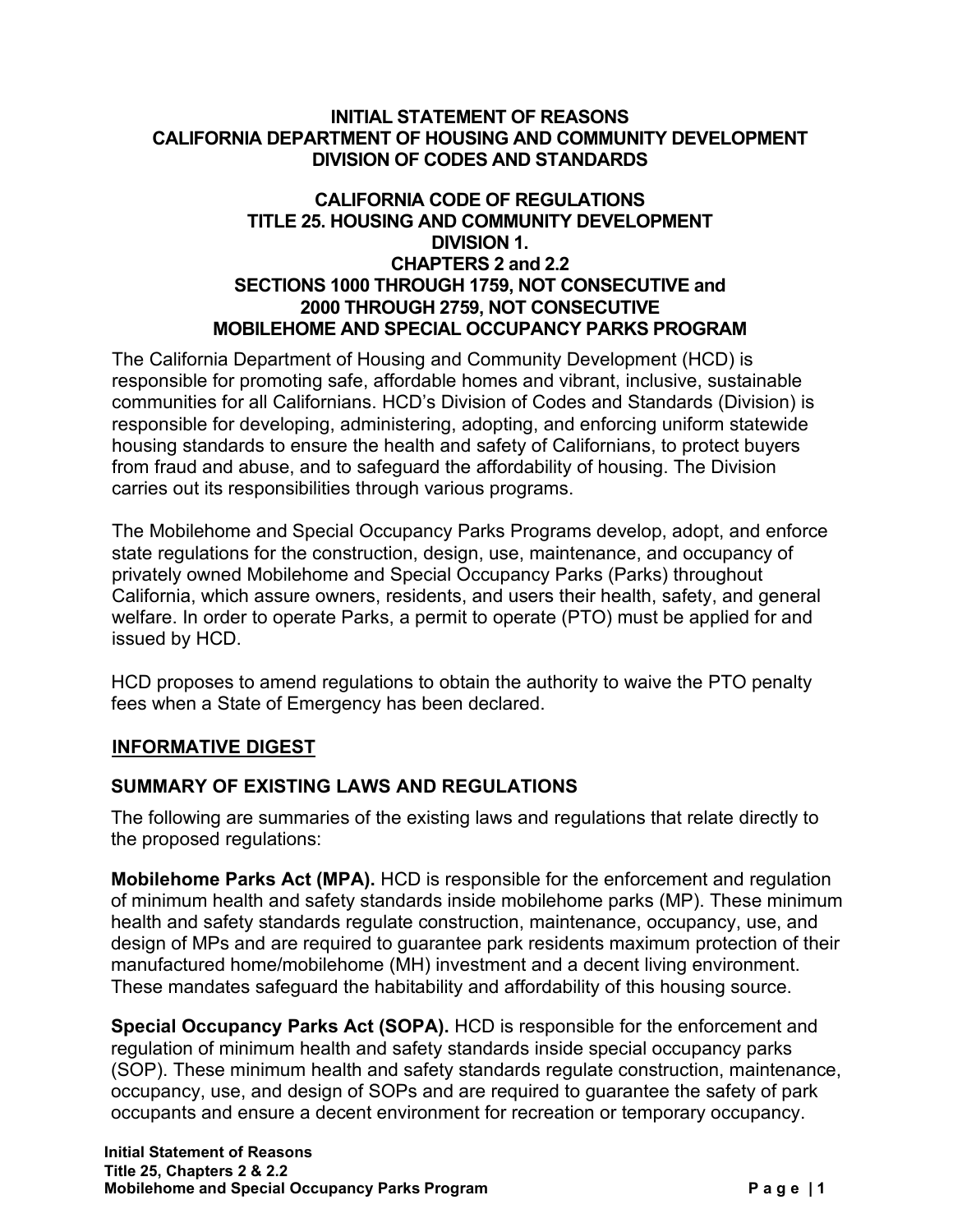Currently, HCD does not have the authority to waive PTO fees. When there is a state of emergency, if there are rent moratoriums in place, Park managers or owners have no resources to assist them with operational fees in the event they are unable to collect rent from park residents. After 30-days, 10-percent penalty fees are added to the PTO and after 60-days, they increase by 100 percent. If the Park owner's PTO falls out of compliance for non-payment of fees, HCD can suspend the parks' PTO. This triggers the parks' inability to collect rent which will further the parks' financial hardships and can potentially lead to health and safety risks or loss of affordable housing. As a temporary solution to COVID-19 pandemic hardships, the Department proposed emergency regulations which granted HCD the authority to waive PTO penalty fees when a state of emergency is declared. These regulations were approved by the Office of Administrative Law (OAL) in June of 2021. The emergency regulations allow park owners to submit proof of hardship to the HCD to request waiver of penalty fees.

The proposed regulations seek to make the emergency regulations, previously approved by OAL, permanent. These permanent regulations will grant HCD the authority to continue to waive PTO penalty fees, under specific circumstances.

## **SUMMARY OF SECTIONS AFFECTED**

**Amend**: 1002, 1009, 2002, and 2009

## **AUTHORITY AND REFERENCE**

The authority and reference for this action occurs through both implied and express authority as described below:

### **Authority**

HCD has express and implied rulemaking authority as provided in the MPA under Health and Safety Code sections 18300, 18502.5, 18605, and 18610. HCD similarly has express and implied rulemaking authority as provided in the SOPA under Health and Safety Code sections 18865, 18870.2, 18871.3, and 18872.

Additionally, HCD has express authority, as provided by Health and Safety Code section 50406, subdivision (n), to "do any and all things necessary to carry out its purposes and exercise the powers expressly granted by this division [Division 31, commencing with section 50000]." The Legislature, through the MPA and SOPA, has directed HCD to administer the MPA and SOPA and adopt regulations to interpret and make specific the MPA and SOPA. This includes the adoption of a schedule of fees, construction, and operation of a Park, and the authority to adopt proposed regulations. Finally, HCD is authorized, pursuant to Government Code section 11009.5, to promulgate regulations to waive business license fees in a State of Emergency.

### **Reference**

In proposing these regulations, HCD is implementing, interpreting, and making specific Government Code section 11009.5, and Health and Safety Code sections 18504, 18505, 18506, 18870.5, 18870.6, and 18870.7.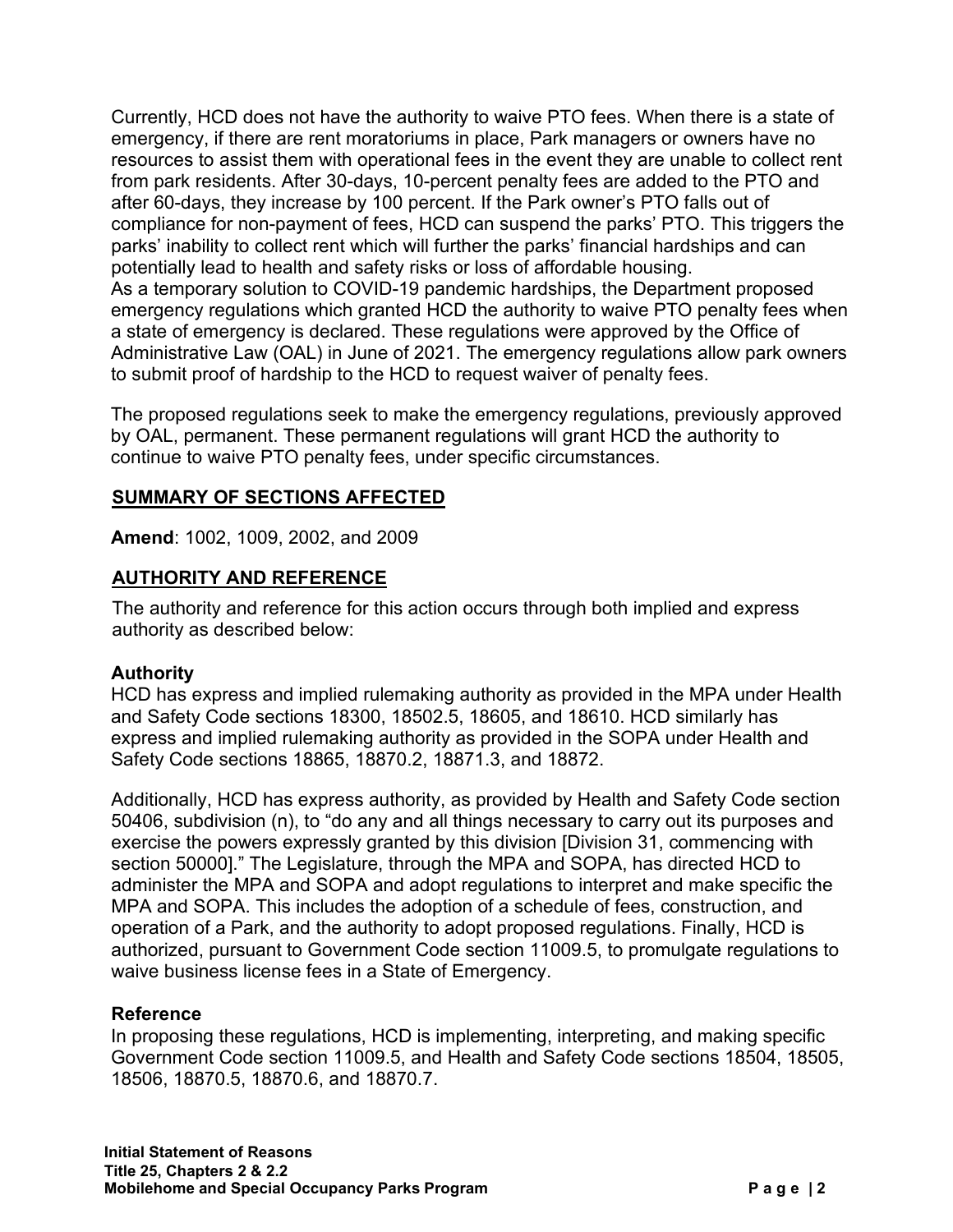# **SUMMARY OF EFFECT OF PROPOSED REGULATORY ACTION**

## **Amend Section 1002 Definitions**

Subsection (e) is amended to add the definition of "Economic Hardship" and to clarify the applicability of the key terms in the proposed regulation and to ensure applicants are aware of application requirements for a PTO penalty fee waiver. Also, due to the addition of the definition, paragraphs (2) through (14) are renumbered to (3) through (15).

Subsection (s) is amended to add the definition of "State of Emergency" to clarify the applicability of the key terms in the proposed regulation and to ensure applicants are aware of application requirements for a PTO penalty fee waiver. Also, due to the addition of the definition, paragraphs (10) through (15) are renumbered to (11) through (16).

Reference section is amended to add Government Code section 11009.5 because it defines and sets the parameters of the term "state of emergency" and grants authority to create a process to waive fees during such an emergency.

## **Amend Section 2002 Definitions**

Subsection (e) is amended to add the definition of "Economic Hardship" and to clarify the applicability of the key terms in the proposed regulation and to ensure applicants are aware of application requirements for a PTO penalty fee waiver. Also, due to the addition of the definition, paragraphs (1) through (9) are renumbered to (2) through (10).

Subsection (s) is amended to add the definition of "State of Emergency" to clarify the applicability of the key terms in the proposed regulation and to ensure applicants are aware of application requirements for a PTO penalty fee waiver. Also, due to the addition of the definition, paragraphs (10) through (15) are renumbered to (11) through (16).

Reference section is amended to add Government Code section 11009.5 because it defines and sets the parameters of the term "state of emergency" and grants authority to create a process to waive fees during such an emergency.

### **Amend Sections 1009 and 2009 Permit to Operate Penalty Fees**

Subsection (c) is added to authorize state and local enforcement agencies to waive PTO penalty fees when a state of emergency, as defined in this chapter, is declared and park owners experience an economic hardship, as defined in this chapter, due to the declared state of emergency. This is necessary because current regulations do not empower enforcement agencies to waive these fees and waiving these fees during a State of Emergency is necessary to preserve the health and welfare of residents living in such Parks when management is unable collect full rent.

Subsection (d) is added to establish the application process for the PTO penalty fee waiver.

Subparagraph (d)(1) is necessary because it establishes a timeframe in which to submit the application – within one year of the date on which the emergency was proclaimed or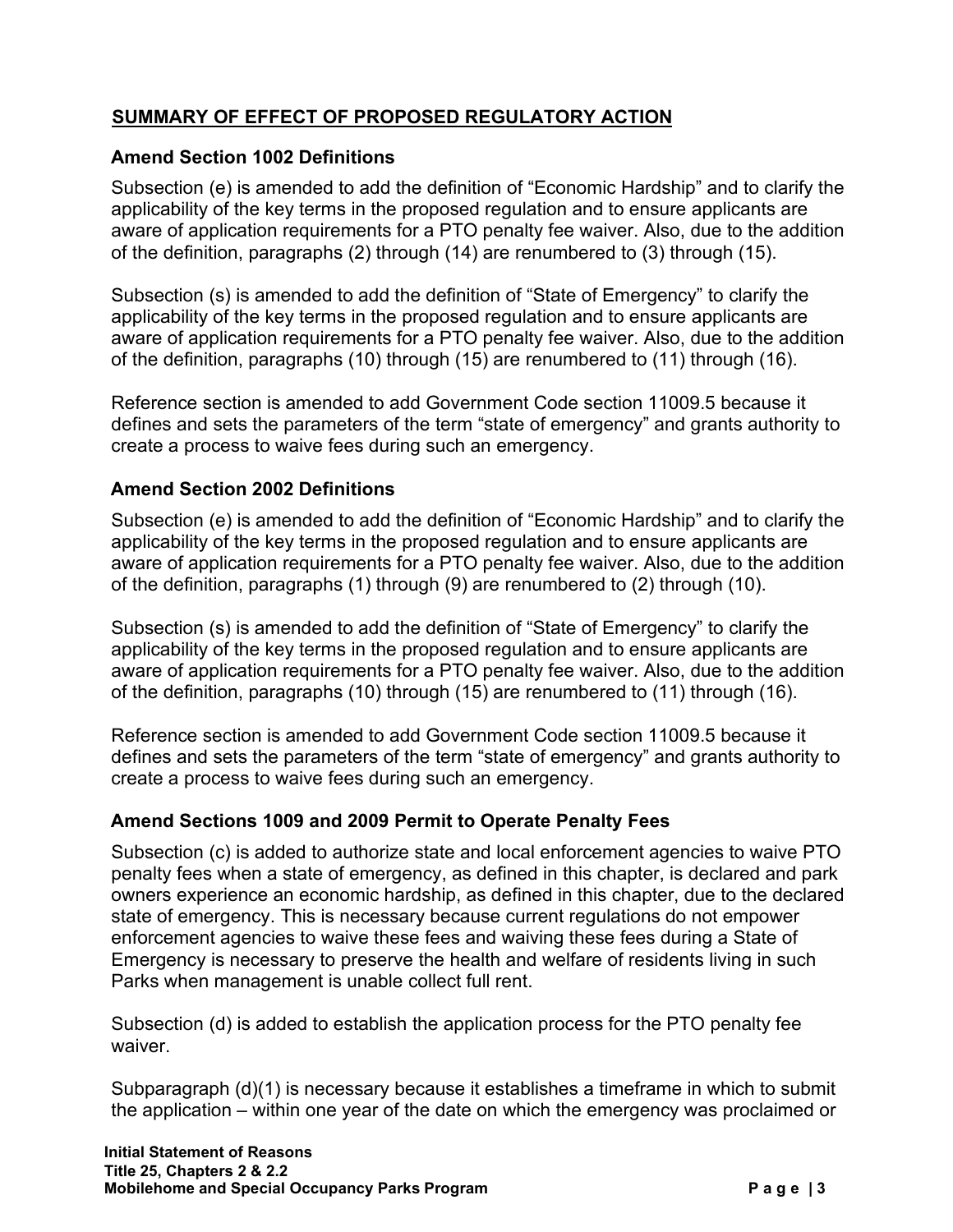declared. The timeline of one year from date of declared emergency is set because of the regulatory and statutory requirements that need to be met for a PTO to remain in compliance with the Mobilehome and Special Occupancy Parks Acts.

Subparagraph (d)(1)(A) is necessary so that enforcement agency staff can contact the applicant with questions regarding their application and to send written notice of the application's denial or approval. The email address is optional as many of our stakeholders do not have access to email or the internet but is a more efficient way to receive service.

Subparagraph (d)(1)(B) is necessary so that the enforcement agency can determine if the state of emergency had an impact on the park's ability to pay their PTO fees on time. Current statutes and regulations do not allow for the waiver of penalty fees and verifying this information is necessary to ensure the department is meeting their obligation to collect fees to fund the Mobilehome Parks Program.

Subparagraph (d)(2) is necessary so that the enforcement agency can verify the statements made in Subparagraph (d)(1)(B) are accurate and occurred during the time of the state of emergency.

Subsection (e) is added to establish the enforcement agency's review process when in receipt of an application for a PTO penalty fee waiver.

Subparagraph (e)(1) is necessary to ensure the enforcement agency verifies that the park's inability to pay PTO fees was within one-year of the declared state of emergency.

Subparagraph (e)(2) is necessary for the enforcement agency to verify that PTO penalty fees have been assessed and the date they were assessed to ensure the applicant meets the requirements for a penalty fee waiver.

Subparagraph (e)(3) is necessary for the enforcement agency to verify that the PTO penalty fee waiver application has been submitted within the required timeframe.

Subparagraph (e)(4) is added to establish the enforcement agency's review process when in receipt of an application for a PTO penalty fee waiver.

Subparagraph (e)(4)(A) is necessary so that the enforcement agency can verify that there were circumstances created by the state of emergency that had a direct impact on the park's ability to pay PTO fees.

Subparagraph (e)(4)(B) is necessary so that the enforcement agency can verify the statements in Subparagraph (e)(4)(A) are accurate and occurred within the timeframe of the state of emergency and the application period. Subsection (f) is added to describe the enforcement agency's duty to render a decision within thirty (30) days after receipt of a written application. This provision is necessary to ensure that applications are processed in a timely manner to effectively ensure that the mobilehome and special occupancy parks requesting penalty fee waivers are meeting their regulatory and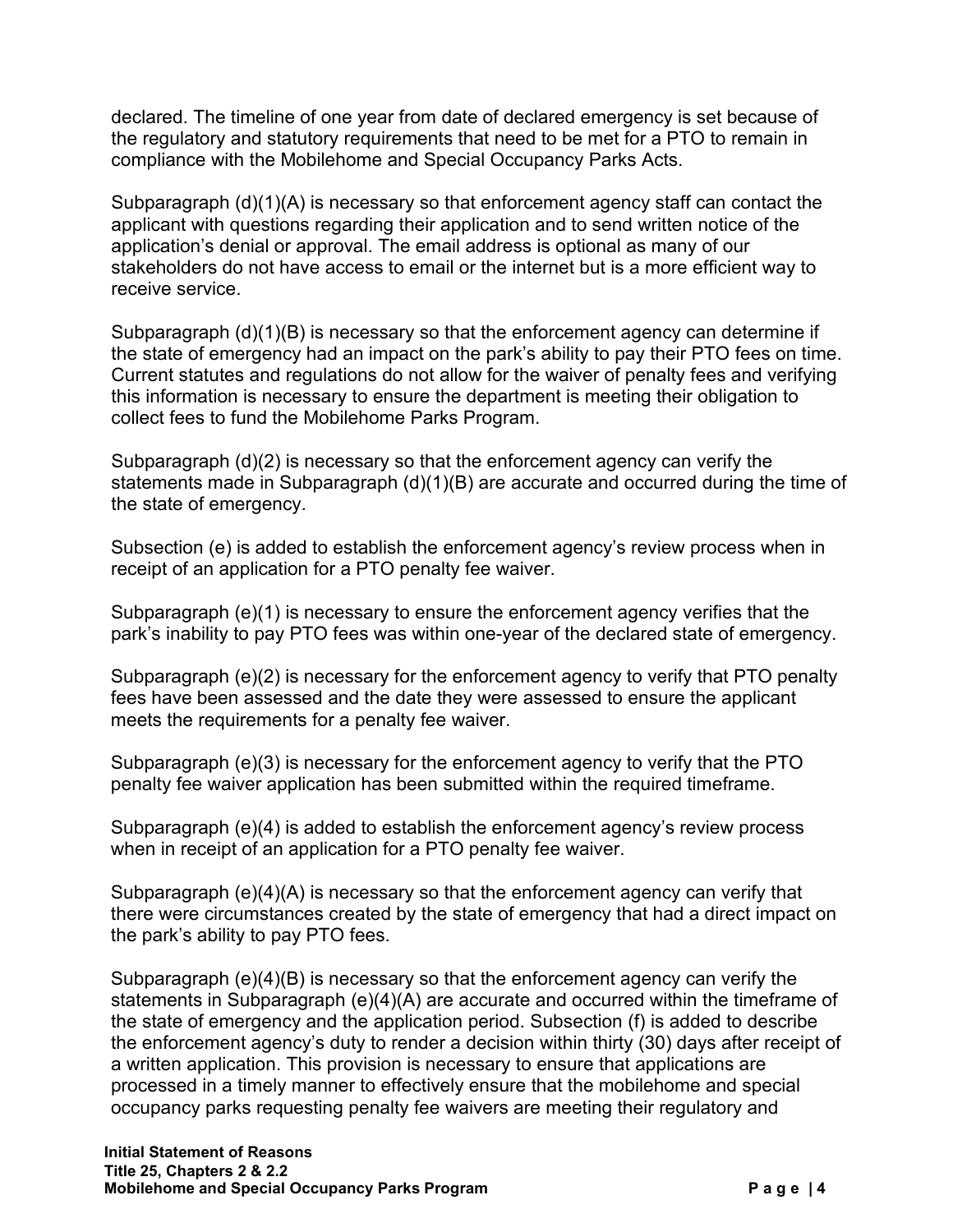statutory obligations to have an active PTO. Additionally, it is necessary to explain that applications will only be approved if an applicant satisfies all requirements in subsections (d) and (e) so that applicants understand what they must submit in order to have their penalty fee waived, and also so they understand the consequence of failing to satisfy all such requirements. Finally, it is necessary to convey that the decision on the fee waiver application is final so that applicants understand that there is no opportunity to appeal or resubmit an application that is denied.

Authority section is amended to add Health and Safety Code sections 18870.3 and 50402 because it grants the authority to collect and distribute fees.

Authority section is amended to add Government Code section 11009.5 because it defines and sets the parameters of the term "state of emergency" and grants authority to create a process to waive fees during such an emergency.

Reference section is amended to add Health and Safety Code section 18870.5 and Government Code section 11009.5 because it grants the authority to collect fees and directs the distribution of those fees. Reference section is amended to add Health and Safety Code section 18502.5 because waiving PTO penalty fees will impact the Mobilehome Park and Special Occupancy Park Revolving Fund, by reducing in penalty fees. In sum, the PTO fee waiver will change the Fund mandate in that some PTO fees will be waived and will not be deposited into the fund as directed by Health and Safety Code section 18502.5.

### **POLICY STATEMENT OVERVIEW**

With the authority to waive PTO penalty fees in specific circumstances (as proposed by regulations) HCD will be able to significantly decrease the amount of fees that park owners must pay to bring suspended PTOs into compliance. Decreasing fees will allow park owners to continue collecting rent and properly maintaining the habitability of their Park(s) for the benefit of the health, safety, and general welfare of park residents/occupants.

## **COMPARABLE FEDERAL STATUTES OR REGULATIONS**

NONE.

## **DISCLOSURES REGARDING THE PROPOSED ACTION**

- Mandate on local agencies and school districts: NONE
- Costs or savings to any state agencies: NONE
- Costs or savings to local agencies or school districts, which must be reimbursed in accordance with Part 7 (commencing with Section 17500) of Division 4 of the Government Code: NONE
- Other nondiscretionary costs or savings imposed on local agencies: NONE
- Costs or savings in federal funding to the state: NONE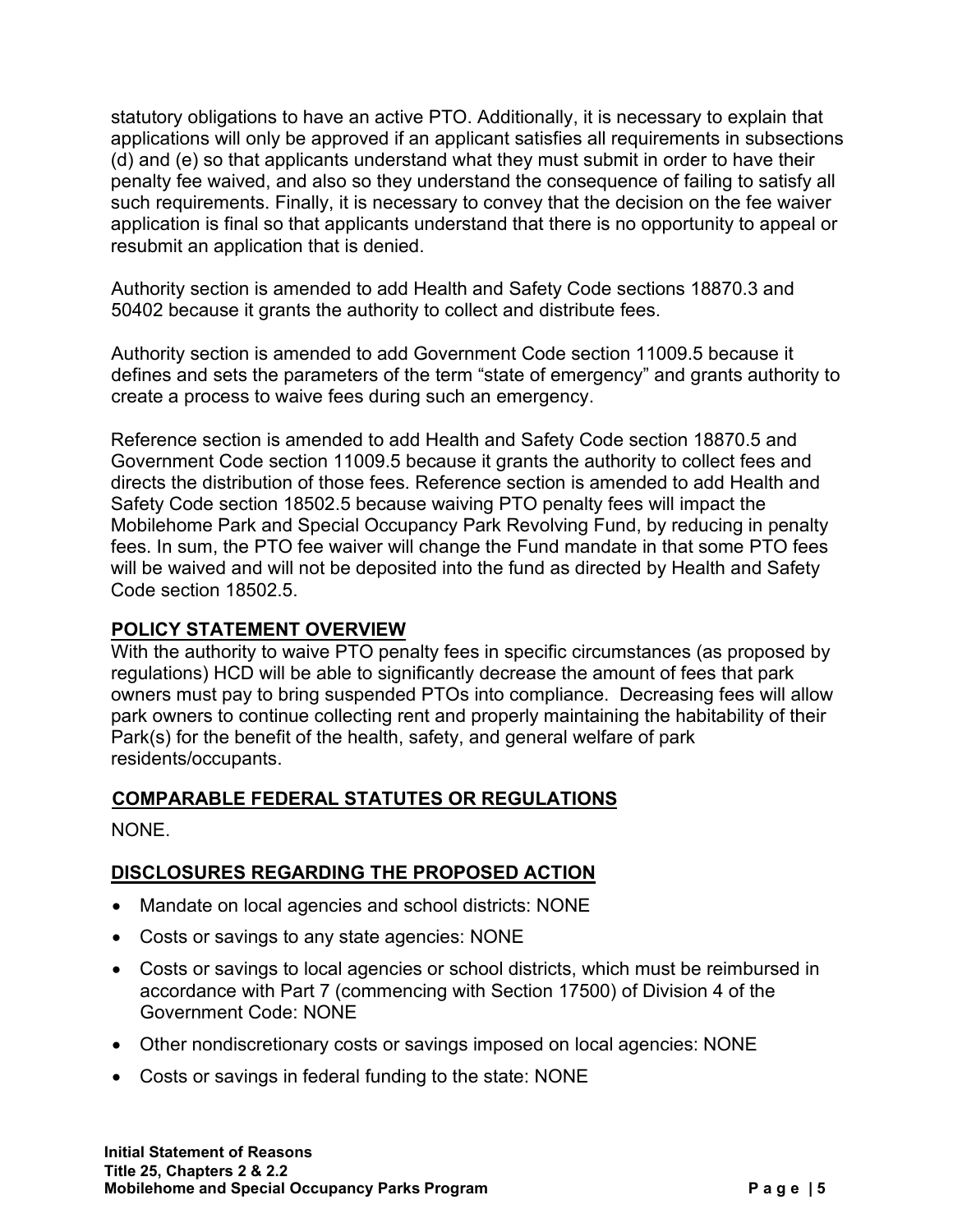## **BUSINESS IMPACT STATEMENT**

HCD has made initial determination that this regulatory action would have no significant adverse economic impact on California business enterprises and individuals, including the ability of California businesses to compete with businesses in other states or create or expand business in California and will not affect creation or elimination of jobs in the State of California because the proposed regulatory action only seeks to eliminate PTO penalty fees due to state of emergency, which if anything will provide an economic benefit.

# **SMALL BUSINESS IMPACT STATEMENT**

HCD has determined that small businesses will not be adversely affected by this regulatory action because this proposed regulatory action seeks to eliminate PTO penalty fees due to a state of emergency.

## **COST IMPACT ON REPRESENTATIVE PRIVATE PERSON OR BUSINESS**

HCD has determined that the proposed regulatory action will not have a significant adverse effect on private individuals or small businesses as the proposed amendments to regulations seek to eliminate PTO penalty fees when a state of emergency has been declared.

## **ECONOMIC IMPACT ANALYSIS-ASSESSMENT OF JOB/BUSINESS CREATION OR ELIMINATION**

HCD has determined that this proposed regulatory action will not have a significant impact on the creation or elimination of jobs in the State of California and will not result in the elimination of existing businesses, nor create or expand businesses in the State of California, as the proposed amendments to regulations seek to merely eliminate PTO penalty fees when a state of emergency has been declared and a Park Owner can show they are experiencing economic hardship.

## **HEALTH AND WELFARE BENEFITS FOR CALIFORNIA RESIDENTS, SAFETY, AND THE STATE'S ENVIRONMENT**

There are several benefits anticipated by the adoption of the proposed regulations. The specific objectives of the regulations proposed herein are to protect the health, safety, and general welfare of park residents/occupants from park owners' ability to lawfully operate their Park(s), and maintain the habitability thereof, due to unpaid PTO penalty fees or resulting permit suspensions. With the authority to waive PTO penalty fees in specific circumstances (as proposed by these regulations) HCD will be able to significantly decrease the amount of fees that park owners will need to pay to bring suspended PTOs into compliance. That will allow park owners to continue collecting rent and properly maintaining the habitability of the Parks for the benefit of the health, safety, and general welfare of the park residents/occupants. These regulations are not anticipated to benefit worker safety or the State's environment because they are not related to either subject.